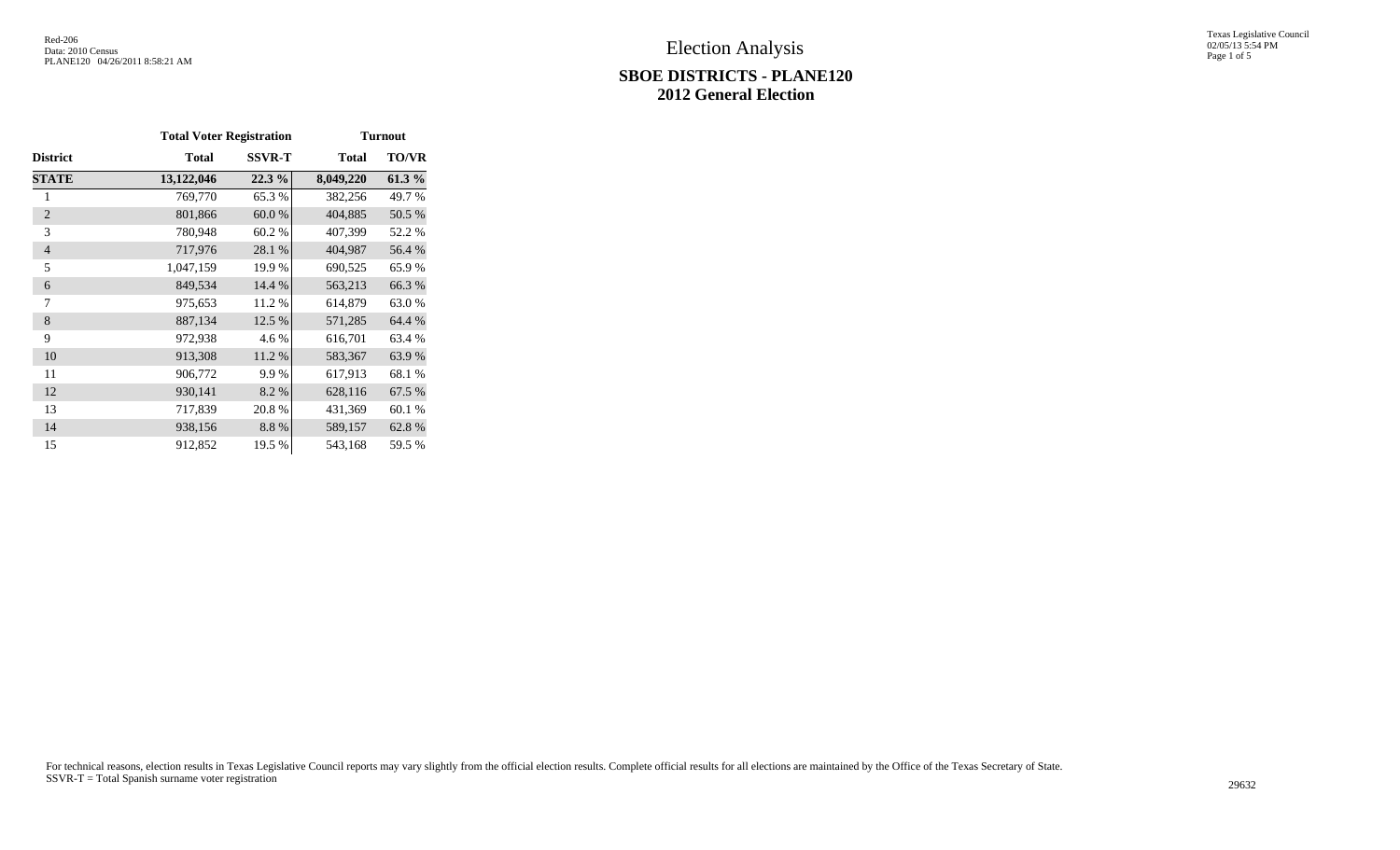# **SBOE DISTRICTS - PLANE120 2012 General Election**

|                 | <b>PRESIDENT</b>      |                   |                   |                   |                   |                       | <b>U.S. SEN</b>        |                    |                   |                       |  |  |  |  |
|-----------------|-----------------------|-------------------|-------------------|-------------------|-------------------|-----------------------|------------------------|--------------------|-------------------|-----------------------|--|--|--|--|
| <b>District</b> | <b>Romney-R</b>       | Obama-D           | Johnson-L         | <b>Stein-G</b>    | Write-In-         | Cruz-R                | Sadler-D               | <b>Mvers-L</b>     | <b>Collins-G</b>  | <b>Craddick-R</b>     |  |  |  |  |
| <b>STATE</b>    | $57.1\%$<br>4,568,788 | 3,307,609 41.4 %  | 88,539<br>$1.1\%$ | 24,645<br>$0.3\%$ | 7,722<br>$0.1 \%$ | 4,439,084<br>56.5 $%$ | 3,194,484<br>40.6 $\%$ | 162,294<br>$2.1\%$ | 67,391<br>$0.9\%$ | $56.2\%$<br>4,335,527 |  |  |  |  |
|                 | 42.6 %<br>161,807     | 213,132 56.1 %    | 3,384<br>0.9%     | $0.3\%$<br>1,192  | 505<br>0.1%       | 166,366<br>45.3 %     | 188,350 51.3 %         | 7,829<br>2.1 %     | 4,732<br>1.3 %    | 40.9%<br>146,869      |  |  |  |  |
|                 | 187,147 46.7 %        | 209,020 52.1 %    | 3,171<br>$0.8\%$  | 1,067<br>0.3 %    | 0.1 %<br>430      | 186,721<br>48.1 %     | 190,843 49.2 %         | 6,922<br>1.8%      | 3,778<br>1.0%     | 169,385 44.6 %        |  |  |  |  |
|                 | 37.2 %<br>149,659     | 247,020<br>61.4 % | 3,479<br>$0.9\%$  | $0.3\%$<br>1,387  | $0.2\%$<br>770    | 146,635<br>37.2 %     | 236,011<br>59.9 %      | 7,442<br>1.9 %     | 4,211<br>1.1 %    | 139,381<br>35.9%      |  |  |  |  |
|                 | 84,036 21.1 %         | 311,236<br>78.0 % | 2,324<br>$0.6\%$  | 1,173<br>$0.3\%$  | 51<br>$0.0\%$     | 22.0 %<br>86,811      | 299,876 76.1 %         | 4,109<br>$1.0\%$   | 3,104<br>0.8 %    | 80,982<br>20.7 %      |  |  |  |  |
|                 | 375,942 54.7 %        | 294,887<br>42.9 % | 12,172<br>1.8%    | 3,655<br>$0.5\%$  | 939<br>0.1%       | 361,905<br>53.5 %     | 285,938 42.2 %         | 21,006<br>3.1 %    | 8,223<br>1.2 %    | 361,567 54.5 %        |  |  |  |  |
| 6               | 59.7 %<br>332,415     | 215,839 38.8 %    | 6,309<br>1.1%     | 2,151<br>$0.4\%$  | 141<br>0.0 %      | 328,388<br>59.7 %     | 206,769 37.6 %         | 9.913<br>1.8%      | 5,152<br>0.9%     | 329,643 61.1 %        |  |  |  |  |
|                 | 390,808<br>63.6 %     | 215,952 35.2 %    | 0.9%<br>5,496     | $0.2\%$<br>1,354  | 509<br>0.1%       | 378,520<br>62.4 %     | 214,771<br>35.4 %      | 9,503<br>$1.6\%$   | 3,849<br>$0.6\%$  | 366,709<br>61.5 %     |  |  |  |  |
| 8               | 70.3 %<br>398,664     | 160,372 28.3 %    | 5,942<br>1.0%     | $0.3\%$<br>1,694  | 263<br>0.0 %      | 390,414<br>69.5 %     | 156,650 27.9 %         | 1.8%<br>10,144     | 4,217<br>0.8 %    | 383,837<br>69.5 %     |  |  |  |  |
|                 | 73.3 %<br>449,301     | 156,833<br>25.6 % | 5,181<br>$0.8\%$  | 1,187<br>$0.2\%$  | 539<br>0.1%       | 418,275<br>69.4 %     | 171,132 28.4 %         | 9,248<br>$1.5\%$   | 3,742<br>0.6 %    | 414,076 70.2 %        |  |  |  |  |
| 10              | 57.0 %<br>331,022     | 235,591<br>40.5 % | 10,641<br>1.8%    | 2,373<br>$0.4\%$  | 1,380<br>0.2 %    | 315,662<br>55.3 %     | 231,332 40.5 %         | 18,506<br>3.2 %    | 5,596<br>$1.0\%$  | 311,546 55.7 %        |  |  |  |  |
| 11              | 396,329<br>64.3 %     | 210,974<br>34.2 % | 7,278<br>1.2 %    | $0.3\%$<br>1,711  | 391<br>$0.1\%$    | 387,323<br>63.6 %     | 203,981<br>33.5 %      | 13,458<br>2.2 %    | 4,693<br>0.8 %    | 382,539<br>63.9%      |  |  |  |  |
| 12              | 373,920 59.7 %        | 242,306 38.7 %    | 1.2%<br>7,429     | 1,660<br>$0.3\%$  | 923<br>0.1 %      | 360,226 58.9 %        | 233,774 38.2 %         | 2.2 %<br>13,611    | 4,289<br>0.7%     | 360,821<br>60.5 %     |  |  |  |  |
| 13              | 25.8 %<br>110,615     | 314,630<br>73.3 % | 0.7%<br>3,120     | 1,008<br>$0.2\%$  | 121<br>$0.0\%$    | 113,369<br>26.8%      | 300,400 71.0 %         | 6,490<br>1.5 %     | 2,787<br>$0.7\%$  | 108,033<br>25.8 %     |  |  |  |  |
| 14              | 413,181<br>70.6 %     | 163,020<br>27.9 % | 1.2%<br>6,820     | $0.3\%$<br>1,676  | 407<br>$0.1\%$    | 399,390<br>69.1 %     | 160,646 27.8 %         | 2.3 %<br>13,251    | 4,957<br>0.9%     | 392,113<br>69.1 %     |  |  |  |  |
| 15              | 413,942<br>76.9 %     | 116,797<br>21.7 % | 5,793<br>1.1%     | $0.3\%$<br>1,357  | 353<br>0.1%       | 399,079<br>75.6 %     | 114,011<br>21.6 %      | 10,862<br>2.1 %    | 4,061<br>0.8 %    | 388,026<br>74.7 %     |  |  |  |  |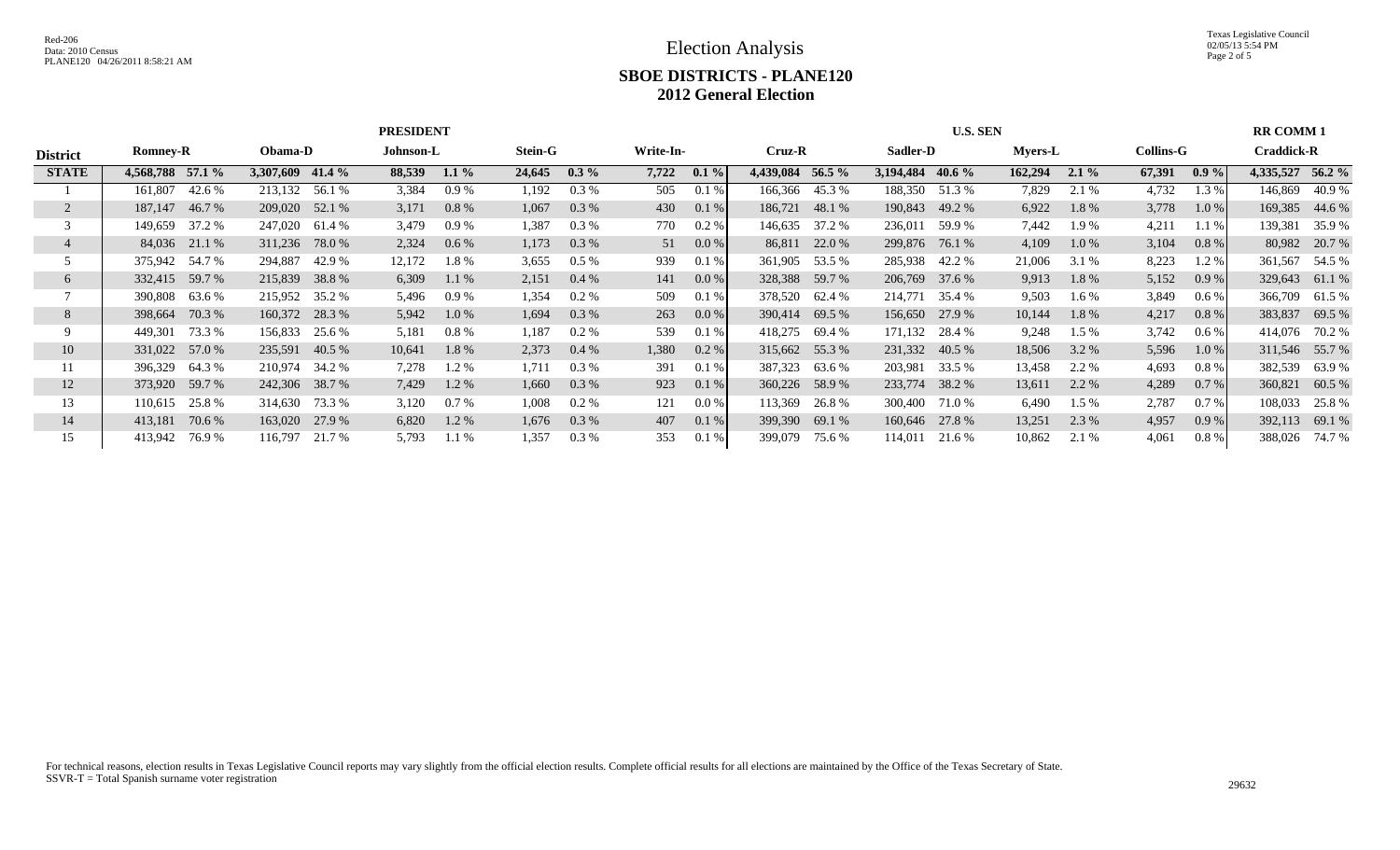Texas Legislative Council 02/05/13 5:54 PM Page 3 of 5

## **SBOE DISTRICTS - PLANE120 2012 General Election**

|                 | <b>RR COMM 1</b>  |               |         | <b>RR COMM 2</b> |          |                     |               |                    |                | SUP CT 2        |          |                  | <b>SUP CT 4</b> |                    |               |                  |               |                    |               |
|-----------------|-------------------|---------------|---------|------------------|----------|---------------------|---------------|--------------------|----------------|-----------------|----------|------------------|-----------------|--------------------|---------------|------------------|---------------|--------------------|---------------|
| <b>District</b> | <b>Henry-D</b>    | <b>Wall-L</b> |         | <b>Kennedy-G</b> |          | <b>Smitherman-R</b> |               | Perez-L            |                | <b>Wendel-G</b> |          | <b>Willett-R</b> |                 | Koelsch-L          |               | <b>Devine-R</b>  |               | Oxford-L           |               |
| <b>STATE</b>    | 3,057,319 39.6 %  | 172,959       | $2.2\%$ | 153,632          | $2.0 \%$ | 4,536,610 73.8 %    |               | $1,126,859$ 18.3 % |                | 486,467         | 7.9%     | 4,770,884        | <b>78.8</b> %   | $1,285,441$ 21.2 % |               | 4,598,461 75.1 % |               | $1,034,722$ 16.9 % |               |
|                 | 53.6 %<br>192,591 | 7,582         | 2.1 %   | 12,191           | 3.4 %    | 163,331             | 56.7 %        | 102,767            | 35.6 %         | 22,185          | $7.7\%$  | 192,444          | 68.4 %          | 88,906             | 31.6 %        | 182,490 64.6 %   |               | 71,419             | 25.3 %        |
|                 | 194,042 51.0 %    | 6,957         | 1.8%    | 9,750            | 2.6 %    | 183,841             | 64.8%         | 82,853             | 29.2 %         | 17,212          | 6.1%     | 206,395          | 74.2 %          | 71,854             | 25.8 %        | 198,207          | 70.9 %        | 60,897             | 21.8%         |
|                 | 232,824<br>59.9%  | 7,181         | 1.8%    | 9,097            | 2.3 %    | 158,626 54.8 %      |               |                    | 101,048 34.9 % | 29,679          | 10.3%    | 176,185          | 64.4 %          | 97,188             | 35.6 %        | 171,878 59.8 %   |               | 80,721             | 28.1 %        |
|                 | 76.7 %<br>299,152 | 4,023         | $1.0\%$ | 6,118            | $1.6\%$  |                     | 93,044 47.2 % | 72,380             | 36.7 %         | 31,684          | 16.1 $%$ | 105,736 55.2 %   |                 | 85,678             | 44.8 %        |                  | 98,145 50.5 % |                    | 60,810 31.3 % |
|                 | 259,808 39.2 %    | 24,143        | 3.6 %   | 18,054           | 2.7 %    | 382,620             | 67.3 %        | 107,758            | 19.0 %         | 77,945          | 13.7 %   | 399,388          | 72.3 %          | 153,270            | 27.7 %        | 384,758 67.7 %   |               | 107,574            | 18.9 %        |
| O.              | 189,381 35.1 %    | 10,755        | 2.0 %   | 9,550            | 1.8%     | 341,287             | 76.3 %        | 64,889             | 14.5 %         | 41,236          | 9.2%     | 353,860          | 80.1 %          | 87,964             | 19.9 %        | 341,216 76.3 %   |               | 64,473             | 14.4 %        |
|                 | 35.3 %<br>210,709 | 10,781        | 1.8%    | 8,448            | $1.4\%$  | 383,277             | 80.3 %        | 65,024             | 13.6 %         | 29,036          | 6.1 %    | 397,257          | 83.7 %          | 77,522             | 16.3 %        | 384,339 80.4 %   |               | 65,073             | 13.6 %        |
| 8               | 148,515<br>26.9 % | 10,764        | 2.0 %   | 8,816            | $1.6\%$  | 394,583             | 83.0 %        | 53,387             | 11.2 %         | 27,317          | 5.7 %    | 406,259          | 86.1 %          | 65,540             | 13.9 %        | 395,558 83.4 %   |               | 52,279             | 11.0 %        |
|                 | 156,640<br>26.6 % | 9,171         | 1.6 %   | 9,732            | $1.7\%$  | 428,912 85.7 %      |               | 49,703             | 9.9 %          | 22,047          | 4.4 %    | 441,980          | 88.8 %          | 55,958             | 11.2 %        | 427,074          | 85.5 %        | 52,487             | 10.5 %        |
| 10              | 211,522 37.8 %    | 22,428        | 4.0 %   | 13,710           | 2.5%     | 326,972 69.8 %      |               | 90,400             | 19.3 %         | 51,324          | 11.0%    | 343,510          | 74.5 %          | 117,620            | 25.5 %        | 328,184          | 70.2 %        | 89,893             | 19.2 %        |
| 11              | 190,171 31.8 %    | 14,395        | 2.4 %   | 11,295           | 1.9%     | 393,122             | 79.6 %        | 68,980             | 14.0 %         | 32,015          | 6.5%     | 406,840          | 83.1 %          | 83,000             | 16.9%         | 394,570          | 80.0 %        | 69,245             | 14.0 %        |
| 12              | 211,361 35.4 %    | 14,671        | 2.5 %   | 9,813            | $1.6\%$  | 368,477             | 76.9 %        | 78,109             | 16.3 %         | 32,873          | 6.9%     | 381,415 80.3 %   |                 | 93,489             | 19.7 %        | 368,815          | 76.8%         | 80,262             | 16.7%         |
| 13              | 297,412 71.0 %    | 6,454         | 1.5 %   | 6,796            | 1.6 %    | 116,307             | 52.6 %        |                    | 80,545 36.4 %  | 24,436          | 11.0 %   | 128,712          | 59.9 %          | 86,150             | 40.1 %        | 119,866 55.1 %   |               | 72,360             | 33.3 %        |
| 14              | 151,481<br>26.7 % | 13,204        | 2.3 %   | 10,913           | 1.9 %    | 403,706 82.1 %      |               |                    | 59,196 12.0 %  | 28,845          | 5.9 %    | 418,763          | 85.7 %          |                    | 70,156 14.3 % | 404,327          | 82.3%         | 60,570             | 12.3 %        |
| 15              | 111,710 21.5 %    | 10,450        | 2.0 %   | 9,349            | 1.8%     | 398,505             | 85.3 %        | 49,820             | 10.7 %         | 18,633          | 4.0 %    | 412,140          | 89.0 %          | 51,146             | 11.0 %        | 399,034          | 85.8 %        | 46,659             | 10.0 %        |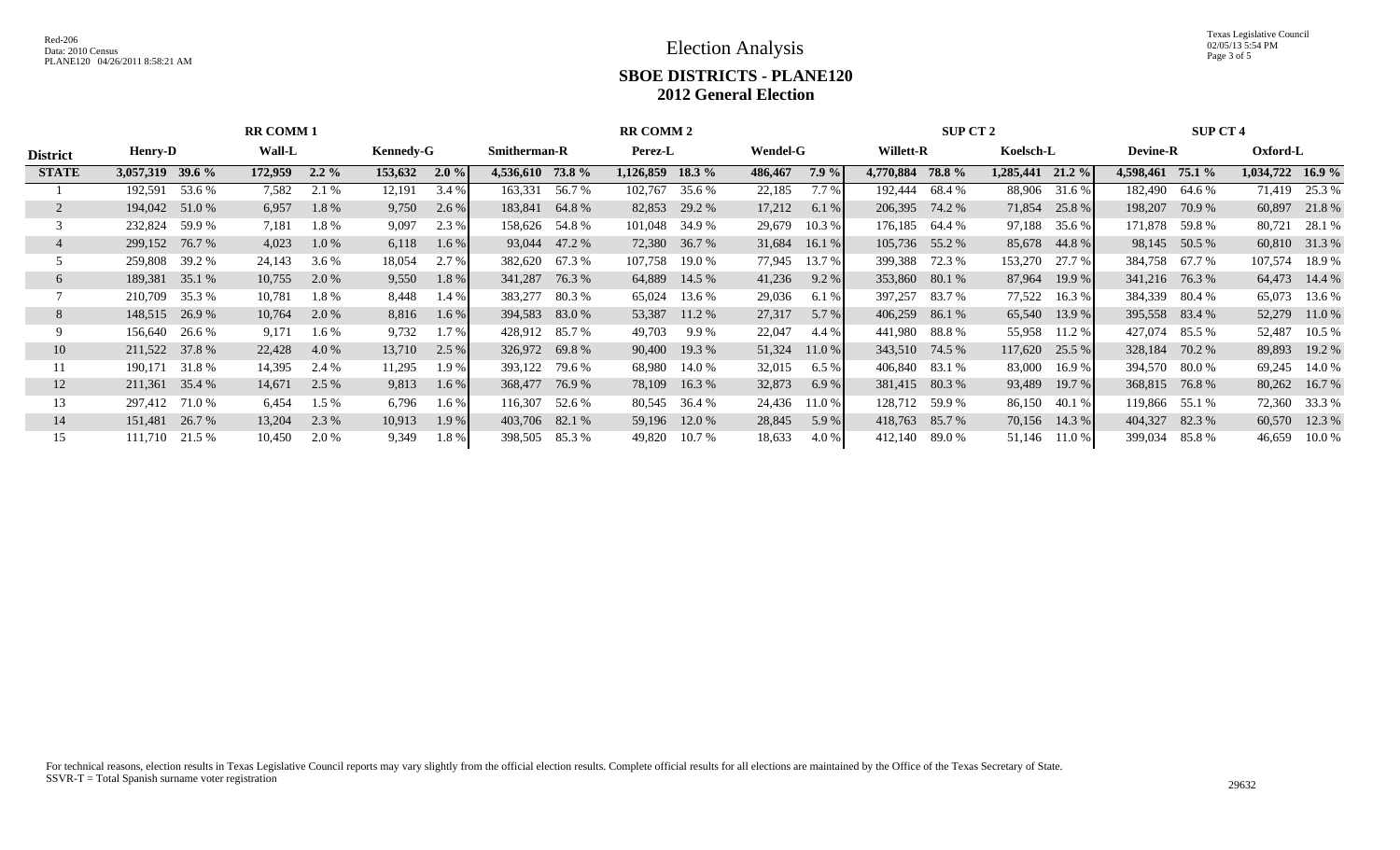Election Analysis

Texas Legislative Council 02/05/13 5:54 PM Page 4 of 5

# **SBOE DISTRICTS - PLANE120 2012 General Election**

|                 | <b>SUP CT 4</b> |         |                  | SUP CT 6<br><b>CCA PRES JUDGE</b> |                  |        |         |         |                   | CCA <sub>7</sub> |                 |          |                  |                |         |         |                    |        |                  |        |
|-----------------|-----------------|---------|------------------|-----------------------------------|------------------|--------|---------|---------|-------------------|------------------|-----------------|----------|------------------|----------------|---------|---------|--------------------|--------|------------------|--------|
| <b>District</b> | Waterbury-G     |         | Hecht-R          |                                   | Petty-D          |        | $Ash-L$ |         | <b>Chisholm-G</b> |                  | <b>Keller-R</b> |          | <b>Hampton-D</b> |                | Stott-L |         | <b>Hervey-R</b>    |        | <b>Bennett-L</b> |        |
| <b>STATE</b>    | 491,980         | $8.0\%$ | 4,126,568 53.7 % |                                   | 3,219,526 41.9 % |        | 234,104 | $3.0\%$ | 101,448           | $1.3\%$          | 4,256,043       | 55.5 $%$ | 3,163,478 41.2 % |                | 250,374 | $3.3\%$ | $4,686,332$ 77.9 % |        | 1,330,912 22.1 % |        |
|                 | 28,460          | 10.1%   | 137,688          | 38.6 %                            | 200,492 56.1 %   |        | 11,809  | 3.3 %   | 7,113             | 2.0 %            | 149,882         | 42.0 %   |                  | 194,624 54.6 % | 12,221  | 3.4 %   | 191,655            | 68.2 % | 89,173           | 31.8%  |
|                 | 20,534          | 7.3%    | 161,068 42.6 %   |                                   | 200,716 53.1 %   |        | 10,677  | 2.8%    | 5,385             | 1.4%             | 171,553         | 45.5 %   |                  | 194,354 51.5 % | 11,277  | 3.0 %   | 202,525            | 73.1 % | 74,467           | 26.9 % |
|                 | 34,697          | 12.1%   | 128,684          | 33.2 %                            | 244,165 63.1 %   |        | 9,077   | 2.3 %   | 5,168             | 1.3%             | 141,647         | 36.6 %   | 234,696 60.7 %   |                | 10,207  | 2.6 %   | 176,263            | 65.6 % | 92,373           | 34.4 % |
|                 | 35,483          | 18.2 %  | 75,703           | 19.5 %                            | 303,977          | 78.2 % | 5,298   | 1.4 %   | 3,882             | 1.0%             | 79,051          | 20.3 %   | 303,966 78.2 %   |                | 5,695   | 1.5%    | 104,471            | 55.2 % | 84,717           | 44.8%  |
|                 | 76.171          | 13.4 %  | 342,930          | 51.8%                             | 280,466          | 42.3 % | 27,937  | 4.2 %   | 11,014            | $1.7\%$          | 354,469         | 53.7 %   | 275,687          | 41.7 %         | 30,448  | 4.6 %   | 394,908 72.3 %     |        | 151,403          | 27.7 % |
| 6               | 41,495          | 9.3%    | 312,951 58.4 %   |                                   | 203,131 37.9 %   |        | 13,716  | 2.6 %   | 5,940             | 1.1%             | 314,111         | 58.7 %   | 205,813 38.5 %   |                | 14,863  | 2.8 %   | 349,115 80.0 %     |        | 87,537           | 20.0 % |
|                 | 28,402          | 5.9%    | 352,010          | 59.2 %                            | 221,438 37.3 %   |        | 14,638  | 2.5 %   | 6,246             | 1.1%             | 361,161         | 60.8 %   | 217,089          | 36.6 %         | 15,636  | 2.6 %   | 389,205 82.3 %     |        | 83,622           | 17.7 % |
| 8               | 26,386          | 5.6 %   | 369,332          | 67.3 %                            | 158,385          | 28.8%  | 15,117  | 2.8%    | 6,221             | 1.1%             | 376,119         | 68.6 %   |                  | 156,096 28.5 % | 16,134  | 2.9 %   | 399,880 85.2 %     |        | 69,475           | 14.8%  |
|                 | 19,787          | 4.0 %   | 396,104          | 67.8 %                            | 165,153          | 28.3 % | 15,949  | 2.7 %   | 7,368             | 1.3 %            | 406,036         | 69.5 %   |                  | 160,866 27.6 % | 16,993  | 2.9 %   | 427,763            | 86.2 % | 68,722           | 13.8 % |
| 10              | 49,477          | 10.6%   | 293,961 52.8 %   |                                   | 227,679          | 40.9 % | 26,501  | 4.8%    | 8,397             | 1.5%             | 305,182         | 54.9 %   | 223,013          | 40.1 %         | 27,642  | 5.0 %   | 335,887            | 73.2 % | 122,947          | 26.8%  |
|                 | 29,239          | 5.9 %   | 366,176 61.4 %   |                                   | 202,719          | 34.0 % | 19,848  | 3.3 %   | 7,219             | 1.2%             | 377,222         | 63.4 %   | 196,709          | 33.1 %         | 21,031  | 3.5 %   | 400,672 82.2 %     |        | 86,494           | 17.8 % |
| 12              | 30,951          | 6.4%    | 345,992 58.2 %   |                                   | 223,299 37.6 %   |        | 19,109  | $3.2\%$ | 6,084             | 1.0%             | 348,869         | 58.8%    | 223,730 37.7 %   |                | 20,347  | 3.4%    | 375,174 79.7 %     |        | 95,561           | 20.3 % |
| 13              | 25,386          | 11.7%   | 100,542 24.1 %   |                                   | 304.304          | 72.9 % | 8,764   | 2.1 %   | 3,999             | $1.0\%$          | 105,832         | 25.4 %   | 302,093          | 72.4 %         | 9,282   | 2.2 %   | 126,869 59.3 %     |        | 87,048           | 40.7 % |
| 14              | 26,293          | 5.4 %   | 374,445 66.3 %   |                                   | 163,056 28.9 %   |        | 19,066  | 3.4%    | 8,376             | 1.5 %            | 386,374         | 68.5 %   |                  | 156,976 27.8 % | 20,541  | $3.6\%$ | 409,605 84.0 %     |        | 78,139           | 16.0%  |
| 15              | 19,219          | 4.1 %   | 368,982          | 71.6 %                            | 120,546 23.4 %   |        | 16,598  | 3.2 %   | 9,036             | 1.8 %            | 378,535         | 73.6 %   |                  | 117,766 22.9 % | 18,057  | 3.5%    | 402,340 87.2 %     |        | 59,234           | 12.8 % |

For technical reasons, election results in Texas Legislative Council reports may vary slightly from the official election results. Complete official results for all elections are maintained by the Office of the Texas Secre SSVR-T = Total Spanish surname voter registration <sup>29632</sup>